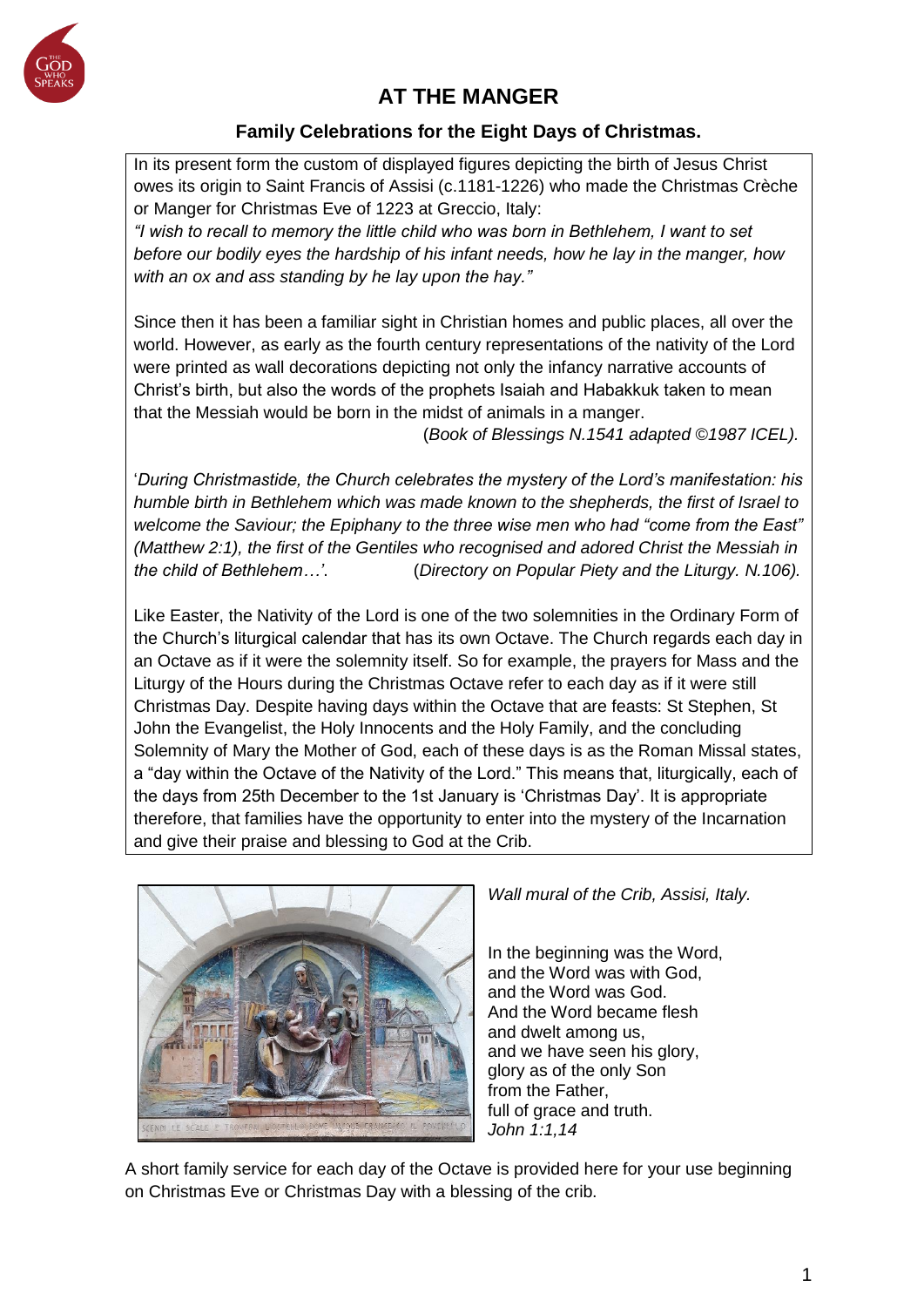

# **DAY ONE Christmas Eve Evening / Christmas Day Morning.**

The Family gather at the Nativity scene (Crib) to bless and praise God for sending his Son Jesus; and a candle is lit, representing Christ the Light who has come into world.

Leader: Glory to God in the highest.

All: And peace to God's people on earth.

Leader: Let us listen to these words from the Gospel of St. Luke.

Reader: While Mary and Joseph were in Bethlehem, the time came for her to give birth. And she gave birth to her first born son and wrapped him in swaddling cloths and lay him in a manger, because there was no place for them in the inn. And in the same region there were shepherds out in the field, keeping watch over their flock by night. And an angel of the Lord appeared to them, and the glory of the Lord shone around them and they were filled with great fear. And the angel said to them, "Fear not, for behold, I bring you good news of great joy that will be for all the people. For unto to you is born this day in the city of David a Saviour, who is Christ the Lord. And this will be a sign for you: you will find a baby wrapped in swaddling cloths and lying in a manger." And suddenly there was with the angels a multitude of the heavenly host praising God and saying, "Glory to God in the highest, and peace among those with whom he is pleased!" When the angels went away from them into heaven, the shepherds said to one another, "Let us go over to Bethlehem and seeing this thing that has happened, which the Lord has made known to us." And they went with haste and found Mary and Joseph, and the baby lying in a manger. And when they saw it, they made known the saying that had been told them concerning the child.'

Luke 2:6-17 (ESV/CE)

One of the children places into the Nativity scene the *'bambino'*, the infant Jesus. All sing this verse or one from another carol that everybody knows.

> Come, come, come to the manger, Children, come to the children's king; Sing, sing, chorus of angels, Star of morning o'er Bethlehem sing.

PRAYER OF BLESSING OF THE CRIB:

#### Leader:

God of every nation and people, from the very beginning of creation you have shown your love: when our need for a Saviour was great you sent your Son to be born of the Virgin Mary. to our lives he brings joy and peace, justice, mercy and love. Lord, bless all who look upon this manger; may it remind us of the humble birth of Jesus, and raise up our thoughts to him, who is God-with-us and Saviour of all, who lives and reigns for ever and ever.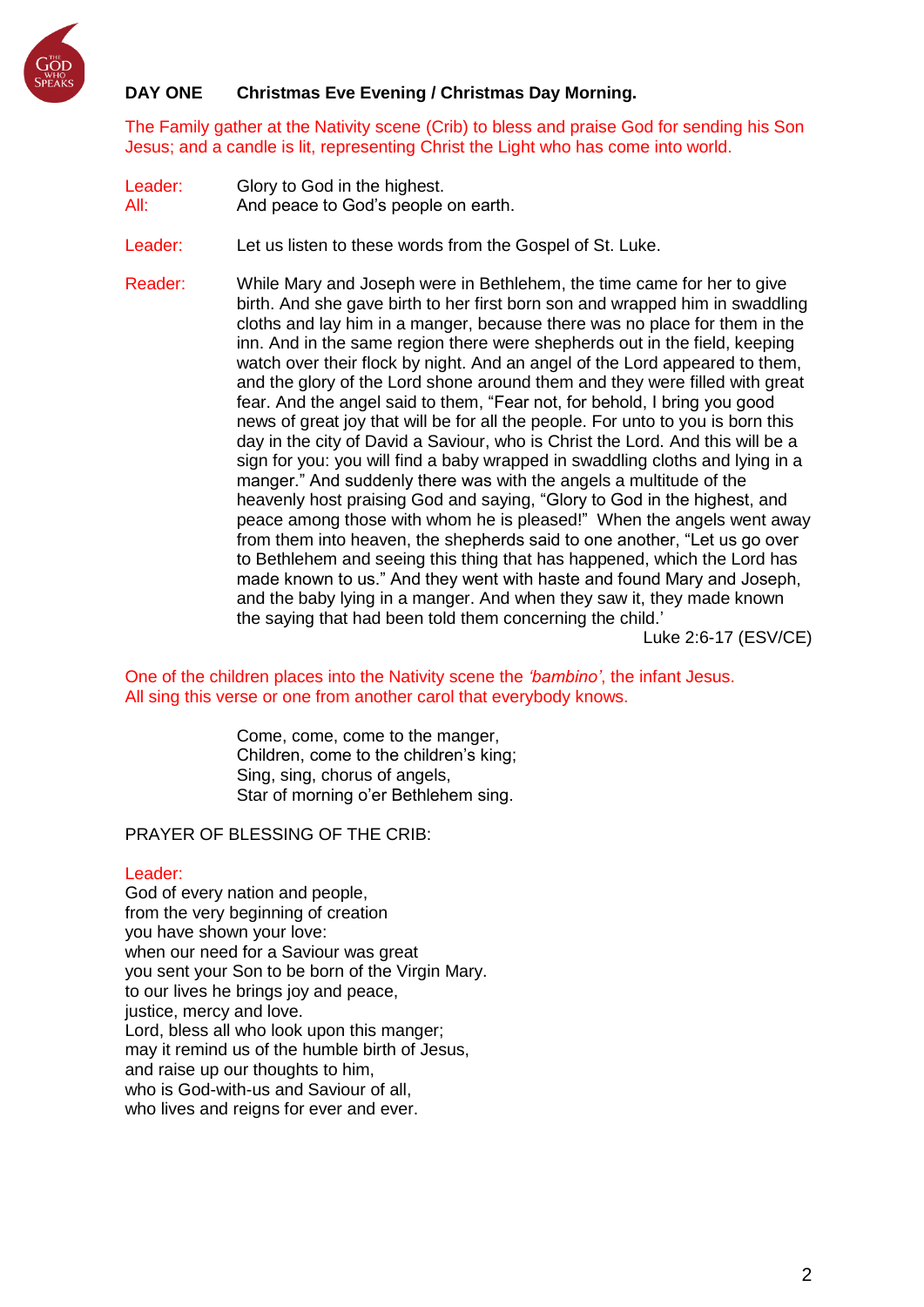

LITANY OF PRAISE:

#### Leader:

Let us praise our Lord Jesus Christ, the Saviour of the world, who was born for our salvation. With the Angels every one proclaims:  $\vec{R}$ . Glory to God in the highest.

Readers - different family members each taking an acclamation in turn:

Everlasting Son of God you are the fullness of the Father's glory. ℟. Lord Jesus, you are Son of God and Son of Mary.℟. Word made flesh, You have made us children of the father. ℟. Lord Jesus, you are the revelation of the Father's love. ℟. Word of God, you have come and shared our life. ℟.

THE LORD'S PRAYER - Our Father, who art in heaven …

### INTERCESSIONS:

### Leader:

As we ask for God's blessings upon our family gathered around this Christmas manger, we remember that the birth of the Lord Jesus was to fulfil the Father's will, that all people will know his Son and be saved.

And so we pray together with the words:  $\vec{R}$ . Come Lord, dwell within us.

Readers - different family members each taking a prayer intention in turn:

For the Church – that we may always proclaim God's gift of new life for all people.  $\hat{\mathbf{R}}$ .

For all the children born this Christmas time – that they may have health and bring joy to their parents and families. ℟.

For our families, especially those unable to gather together because of COVID - that they may find their faith and hope in Jesus unites them in the Father's unending love.  $\hat{\mathbb{R}}$ .

For peace in the world, especially the land of Jesus' birth – that the angels' message of peace may be made a reality for all, by the forgiveness and good will we give from our hearts. ℟.

PRAYER:

### Leader:

Almighty God, Your Son made man fills us with the new light he brought to all people. Let the light of faith in our hearts shine through all that we do and say. Through our Lord Jesus Christ your Son, who lives and reigns with you in the unity of the Holy Spirit, God for ever and ever. Amen.

#### BLESSING:

Each signing himself or herself with the sign of the cross saying: May Christ our God enlighten our hearts and minds, this Christmas and for ever. Amen.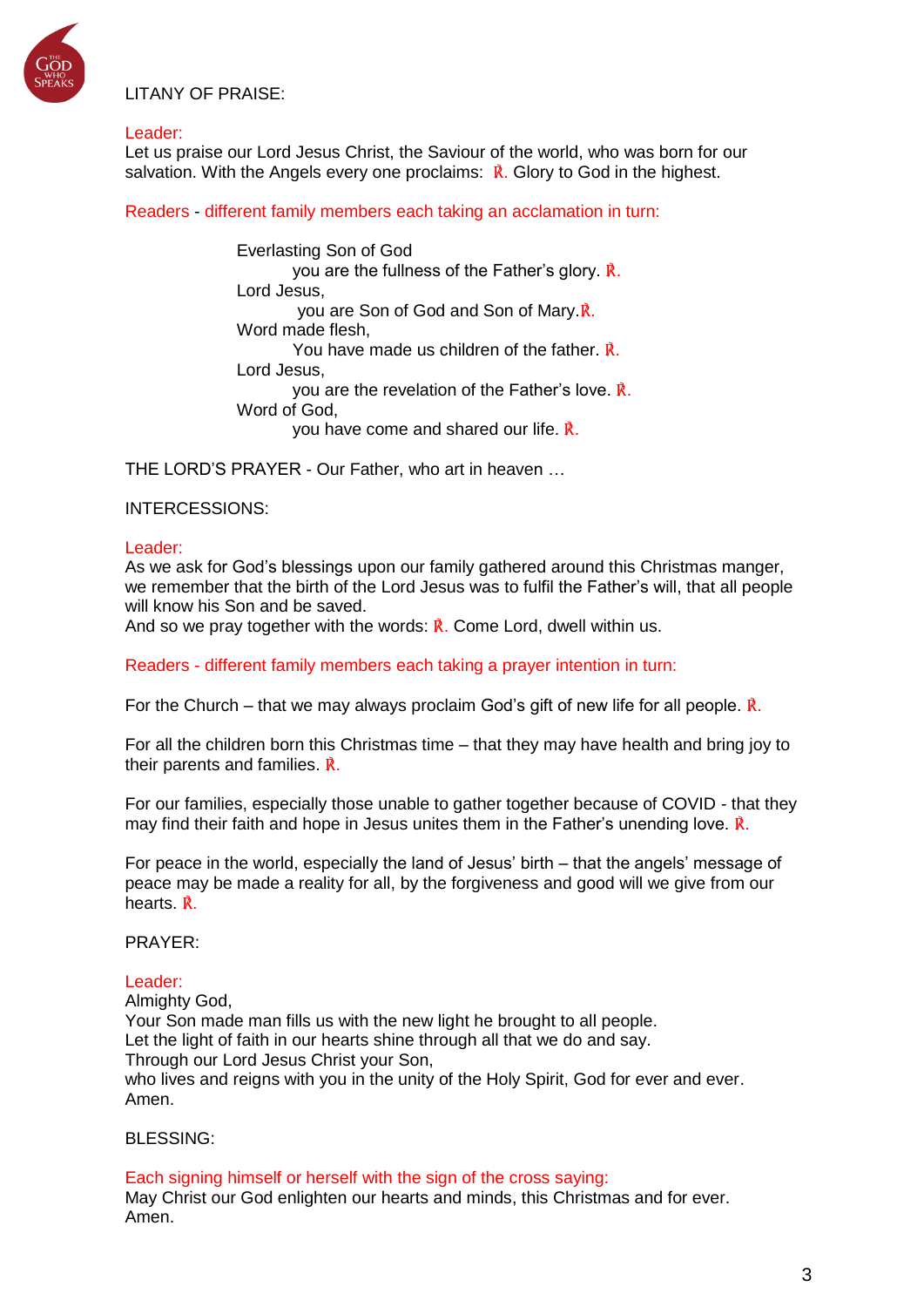

### **DAY TWO in the Octave of Christmas – Saint Stephen, the First Martyr (Saturday 26th December).**

Stephen is the first martyr. He was one of the seven appointed deacons by the Apostles to see to the distribution of food to the poor, a sort of early Christian food bank. (Acts.6:1-8) He performed many miracles and was often found preaching and in dispute with the Jews, who made up false charges against him. At his trial, he preached the risen Christ and this almost certainly sealed his death sentence by stoning. As he died he prayed for his persecutors among whom was Saul of Tarsus, (Acts 7:54 - 8:1) who was yet to have his conversion to Christianity and to become the great missionary, St. Paul.

The Family gather at the Nativity scene and the candle is lit.

- Leader: All the end so the earth have seen. All: the saving power of God.
- Leader: Let us listen to these words from the Gospel of St. Luke.
- Reader: And when the [shepherds] made known the saying that had been told them concerning the child, all who heard it wondered at what the shepherds told them. But Mary treasured up all these things, pondering them in her heart. And the shepherds returned glorifying and praising God for all they had heard and seen, as it had been told them.

Luke 2:18-20 (ESV/CE)

All sing this verse or one from another carol that everybody knows.

While shepherds watched their flocks by night, all seated on the ground, the angel of the Lord came down, and glory shone around.

### LITANY OF PRAISE:

### Leader:

Let us praise our Lord Jesus Christ, the Saviour of the world, who was born for our salvation. With the Angels every one proclaims:  $\mathbf{\vec{R}}$ . Glory to God in the highest.

Readers - different family members each taking an acclamation in turn:

Son of God made man, you have united heaven and earth. ℟. Eternal Son, You are the light of the nations. ℟. Lord Jesus, you have revealed the Father's love for all people. ℟ Son of David the shepherds came to worship you. ℟. Jesus, living word of the Father, you are the one who proclaims the Good News. ℟.

THE LORD'S PRAYER - Our Father, who art in heaven …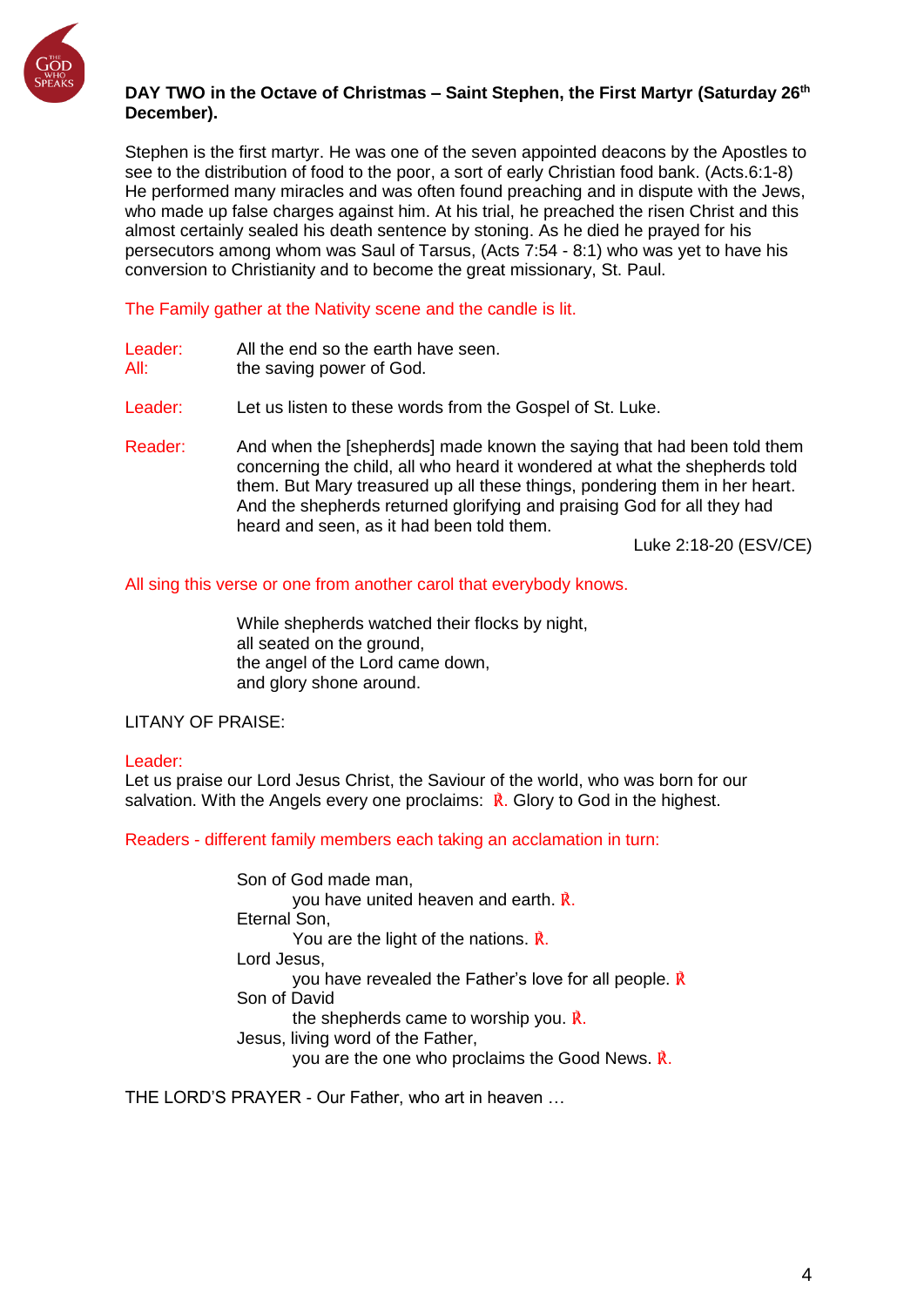

# INTERCESSIONS:

#### Leader:

As we ask for God's blessings upon our family gathered around this Christmas manger, we remember the birth of the Lord Jesus was to fulfil the Father's will that all people know his Son and be saved.

And so we pray together with the words:  $\vec{R}$ . Come, Lord dwell within us.

Readers - different family members each taking a prayer intention in turn:

For the Church throughout the world – as we celebrate the birth of our Saviour with different customs may we be united in his love. ℟.

For those Christians unable to celebrate Christmas because of conflict or persecution – in their hearts may they enjoy the joy and peace of the infant king. ℟.

For those who are sick, especially those in hospitals or are cut off from their families due to coronavirus isolation – may they find comfort in Christ.  $\mathbf{\vec{R}}$ .

For all the peoples of the world – may the angels' song of peace and goodwill be heard by the men, women and children of every nation, tribe and religion. ℟.

#### PRAYER:

#### Leader:

On this feast of Saint Stephen, grant we pray O Lord, that we may imitate what we worship and so learn to love our enemies as Jesus has taught us, for we celebrate the heavenly birthday of a man who knew how to pray even for his persecutors. Through our Lord Jesus Christ your Son, who lives and reigns with you in the unity of the Holy Spirit, God for ever and ever. Amen.

BLESSING:

#### Each signing himself or herself with sign of the cross saying: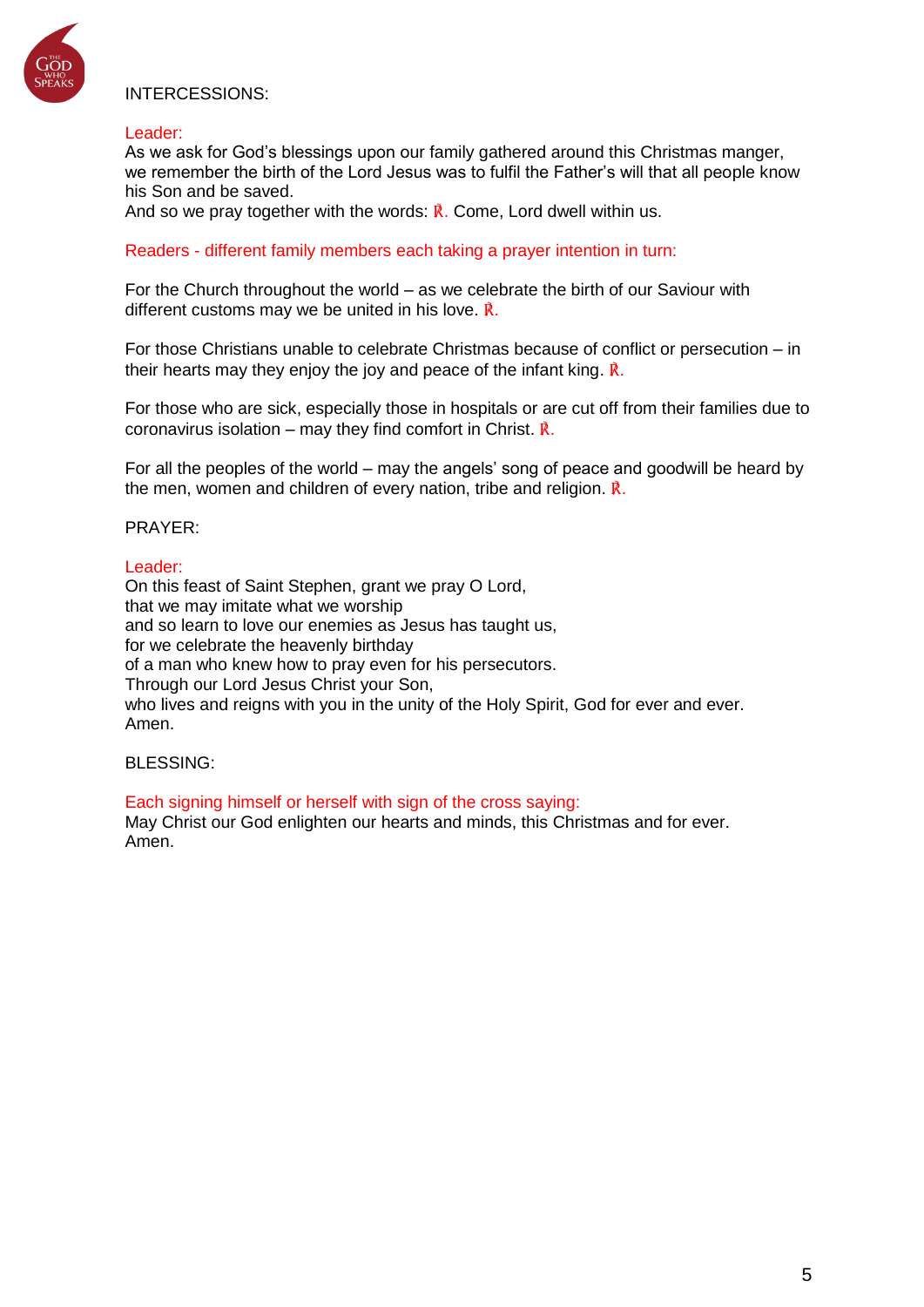

### **DAY THREE in the Octave of Christmas – The Holy Family of Jesus, Mary and Joseph (Sunday 27th December).**

The Family gather at the Nativity scene and the candle is lit.

- Leader: Glory to God in the highest. All: And peace to God's people on earth.
- Leader: Let us listen to these words from the Gospel of St. Matthew:
- Reader: Now the birth of Jesus Christ took place in this way. When his mother Mary had been betrothed to Joseph, before they came together she was found to be with child from the Holy Spirit. And her husband Joseph being a just man and unwilling to put her to shame resolved to send her away quietly. But as he considered these things behold an angel of the Lord appeared to him in a dream, saying, "Joseph, son of David, do not fear to take Mary as your wife, for that which she has conceived in her is from the Holy Spirit. She will bear a son and you shall call his name Jesus, for he will save his people from their sins." All this took place to fulfil what the Lord had spoken by the prophet:

"Behold, the virgin shall conceive and bear a son, and they shall call his name Emmanuel"

(which means, God with us). When Joseph woke from sleep, he did as the angel of the Lord commanded him: he took his wife but knew her not until she had given birth to a son. And he called his name Jesus.

Matthew 1:18-25 (ESV/CE)

All sing this verse or one from another carol that everybody knows.

Away in a manger, no crib for a bed, the little Lord Jesus laid down his sweet head. The stars in the bright sky looked down where he lay, the little Lord Jesus asleep on the hay.

### LITANY OF PRAISE:

#### Leader:

Let us praise our Lord Jesus Christ, the Saviour of the world, who was born for our salvation. With the Angels every one proclaims:  $\mathbf{\vec{R}}$ . Glory to God in the highest.

Readers - different family members each taking an acclamation in turn:

Emmanuel,

you are the fullness of God's glory. ℟. Son of God, you were born of Mary with Joseph as your protector. ℟. Eternal Word, you have scattered the darkness of sin and death. ℟. Jesus prophet of the Kingdom, you are the fulfilment of the Law and of the new Covenant. ℟. Jesus, Light from eternal Light,

you are the first and the last. ℟.

THE LORD'S PRAYER - Our Father, who art in heaven …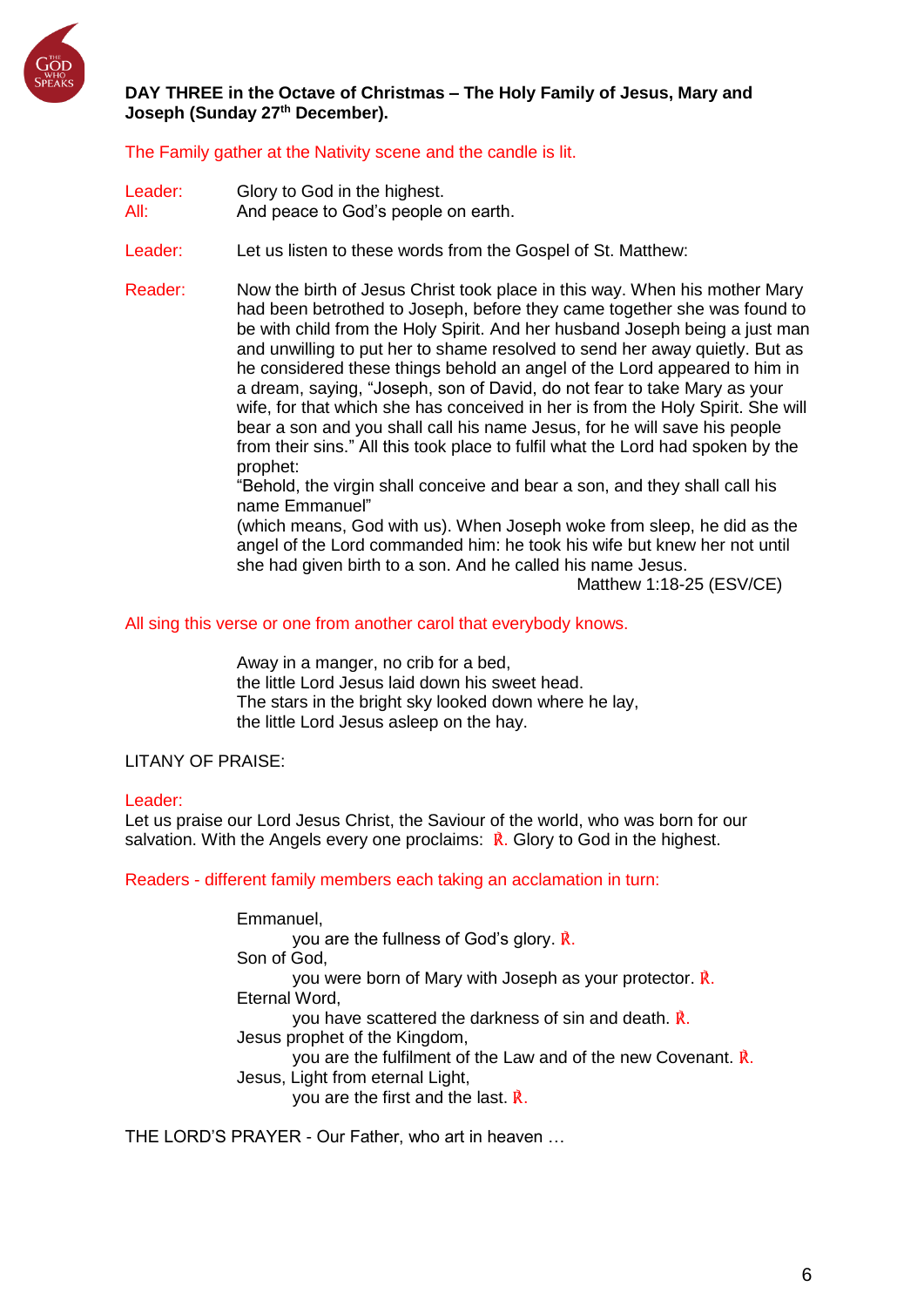

# INTERCESSIONS:

#### Leader:

As we ask for God's blessings upon our family gathered around this Christmas manger, we remember the birth of the Lord Jesus was to fulfil the Father's will that all people know his Son and be saved.

And so we pray together with the words:  $\vec{R}$ . Come, Lord dwell within us.

Readers - different family members each taking a prayer intention in turn:

For the Church – as we rejoice with Mary and Joseph in the birth of the Christ-child, may we welcome Christ into our lives as they did so faithfully.  $\dot{\mathbb{R}}$ .

For the whole of the family of the Church – that we may speak words of peace, perform deeds of love, forgive as we have been forgiven, and love in harmony with each other. ℟.

For our own families – that rising above differences of age and outlook, we may respect the dignity of each and learn to be patient with, and understanding of, one another.  $\hat{\mathbf{R}}$ .

For families who grieve at this time due to the death of a loved one through COVID – that they may know comfort in the promises of Jesus and the prayers of Mary and Joseph. ℟.

For Governments and world leaders – that they may always respect the rights of families, and the value and dignity of human life at all ages. ℟.

### PRAYER:

#### Leader:

God our Father, in the Holy Family of Nazareth you have given us the true model of a Christian home. Grant that by following Jesus, Mary and Joseph in their love for each other and in the example of their family life, we may come to your home of peace and joy. Through our Lord Jesus Christ your Son, who lives and reigns with you in the unity of the Holy Spirit, God, for ever and ever. Amen.

#### BLESSING:

Each signing himself or herself with sign of the cross saying: May Christ our God enlighten our hearts and minds, this Christmas and for ever. Amen.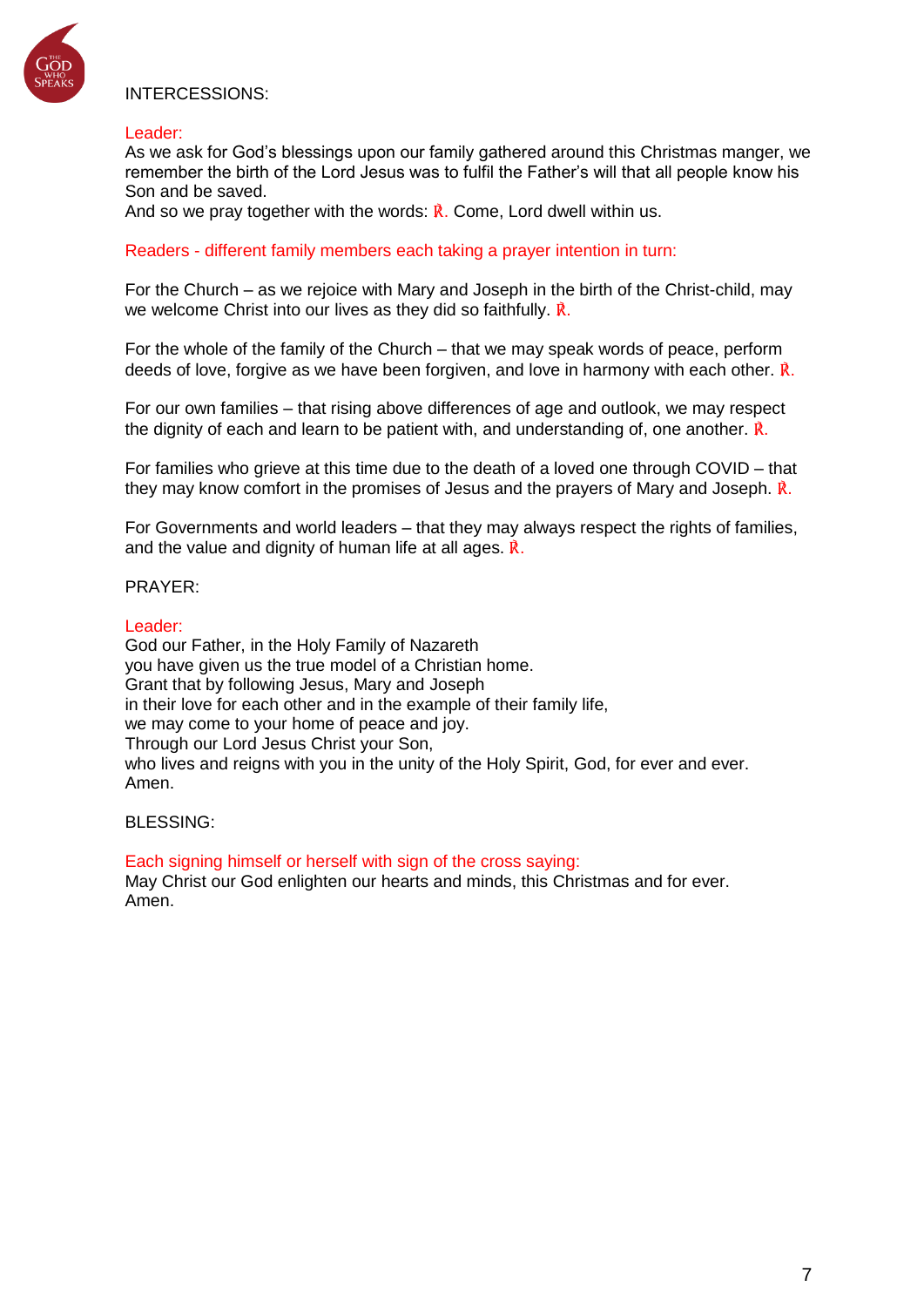

# **DAY FOUR in the Octave of Christmas – The Holy Innocents (Mon. 28 th December).**

The Holy Innocents are the children who were slaughtered at the orders of King Herod, in the hope that by killing every boy infant in Bethlehem at the time of Jesus' birth, he would succeed in killing him too, as Herod could not accept the idea of the King of the Jews in opposition to him. (Matthew 2:1-18).

The Family gather at the Nativity scene and the candle is lit.

- Leader: All the end so the earth have seen.
- All: the saving power of God.
- Leader: Let us listen to these words from the Gospel of St. Matthew.

Reader: Now when the wise men had departed, behold an angel of the Lord appeared to Joseph in a dream and said, "Rise, take the chid and his mother, and flee to Egypt, and remain there until I tell you, for Herod is about to search for the child, to destroy him." And he rose and took the child and his mother by night and departed to Egypt and remained there until the death of Herod. This was to fulfil what the Lord had spoken by the prophet, "Out of Egypt I called my son."

Then Herod when he saw that he had been tricked by the wise men, became furious, and he sent and killed all the male children in Bethlehem and in all that region who were two years old or under, according to the time that he ascertained from the wise men. This was to fulfil what was spoken by the prophet, Jeremiah:

*A voice was heard in Ramah,*

*Weeping and loud lamentation, Rachel weeping for her children; She refused to be comforted, because they are no more.*

Matthew 2:13-18 (ESV/CE)

### All sing this verse or one from another carol that everybody knows.

Hark, the herald-angels sing, glory to the new-born King; Peace on earth and mercy mild, God and sinners reconciled: joyful, all ye nations rise, join the triumph of the skies, with th'angelic host proclaim, 'Christ is born in Bethlehem.' Hark the herald-angels sing, glory to the new born King.

# LITANY OF PRAISE:

#### Leader:

Let us praise our Lord Jesus Christ, the Saviour of the world, who was born for our salvation. With the Angels every one proclaims:  $\mathbb{R}$ . Glory to God in the highest.

#### Readers - different family members each taking an acclamation in turn:

Jesus, Word that saves, you are the homeland of the exile and the refugee. ℟. Redeemer of humanity, you are the hope and mercy of sinners. ℟. Jesus, King of kings and Lord of lords, you are the defence of the offended and justice for the oppressed. ℟. Jesus, first born of the new creation, you are resurrection and life. ℟. Wonder counsellor, you are the source of divine wisdom. ℟.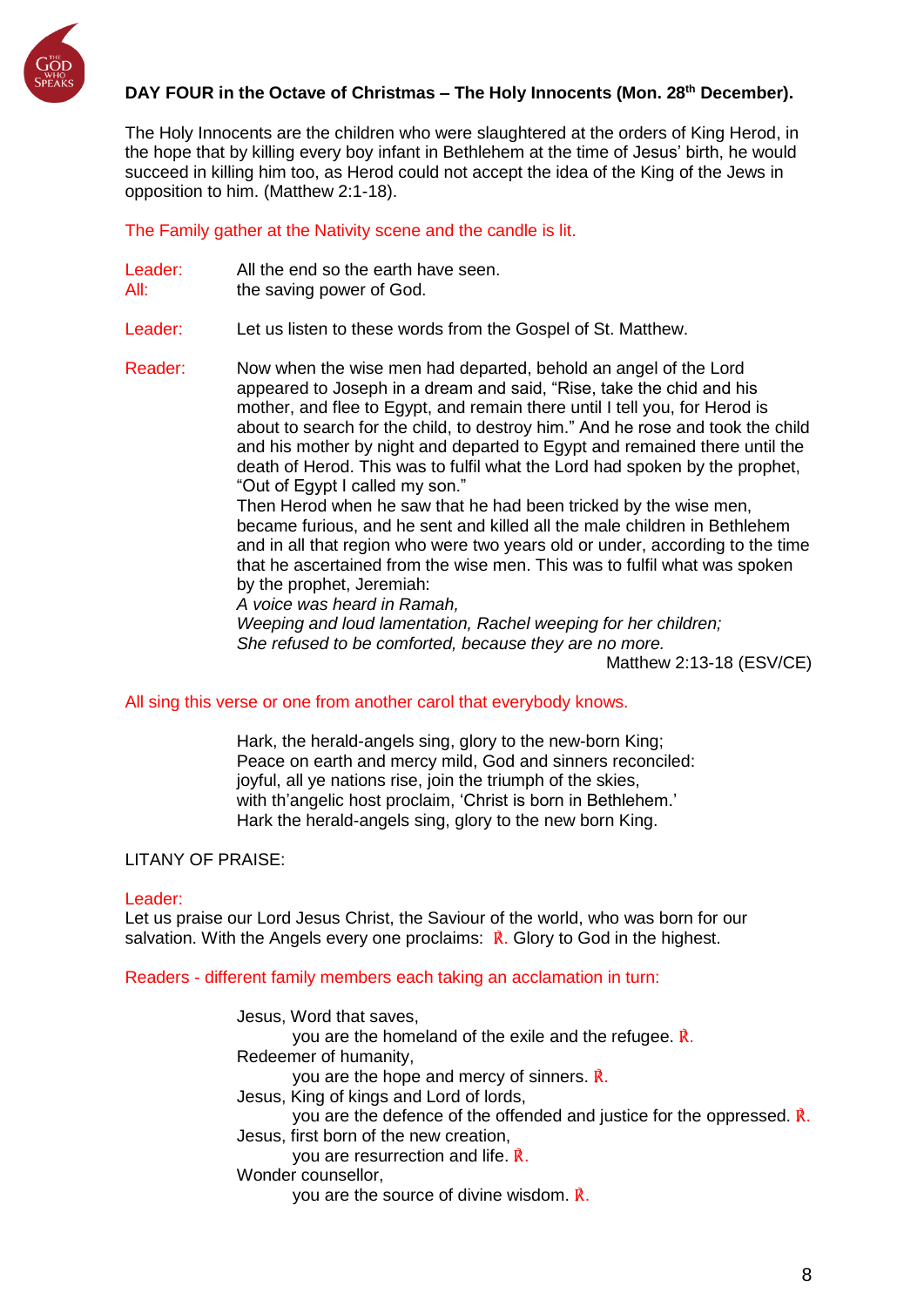

THE LORD'S PRAYER - Our Father, who art in heaven …

### INTERCESSIONS:

#### Leader:

As we ask for God's blessings upon our family gathered around this Christmas manger, we remember the birth of the Lord Jesus was to fulfil the Father's will that all people know his Son and be saved.

And so we pray together with the words:  $\vec{R}$ . Come, Lord dwell within us.

Readers - different family members each taking a prayer intention in turn:

For the Church in our country – that we may speak words of peace, perform deeds of love, forgive as we have been forgiven, and love in harmony with each other. **R**.

For the victims of abuse, for whom we all have responsibility – that we will all acknowledge the sins of those in the past and work to prevent further crimes against children and the vulnerable. ℟.

For the child victims of war, terrorism and conflict – that we will work to restore to these young lives the joy, trust and hope of childhood. ℟.

For those who provide healthcare to children, especially those suffering through COVID – that they may have the awareness of caring for the Christ-child, in that what you did to the least of these you did for me. ℟.

### PRAYER:

Leader:

O God, the Holy Innocents confessed Jesus and proclaimed him this day, not by speaking but by dying.

Grant, we pray, that the faith in you we confess with our lips may also speak through our manner of life.

Through our Lord, Jesus Christ your Son,

who lives and reigns with you in the unity of the Holy Spirit, God for ever and ever. Amen.

BLESSING:

Each signing himself or herself with sign of the cross saying: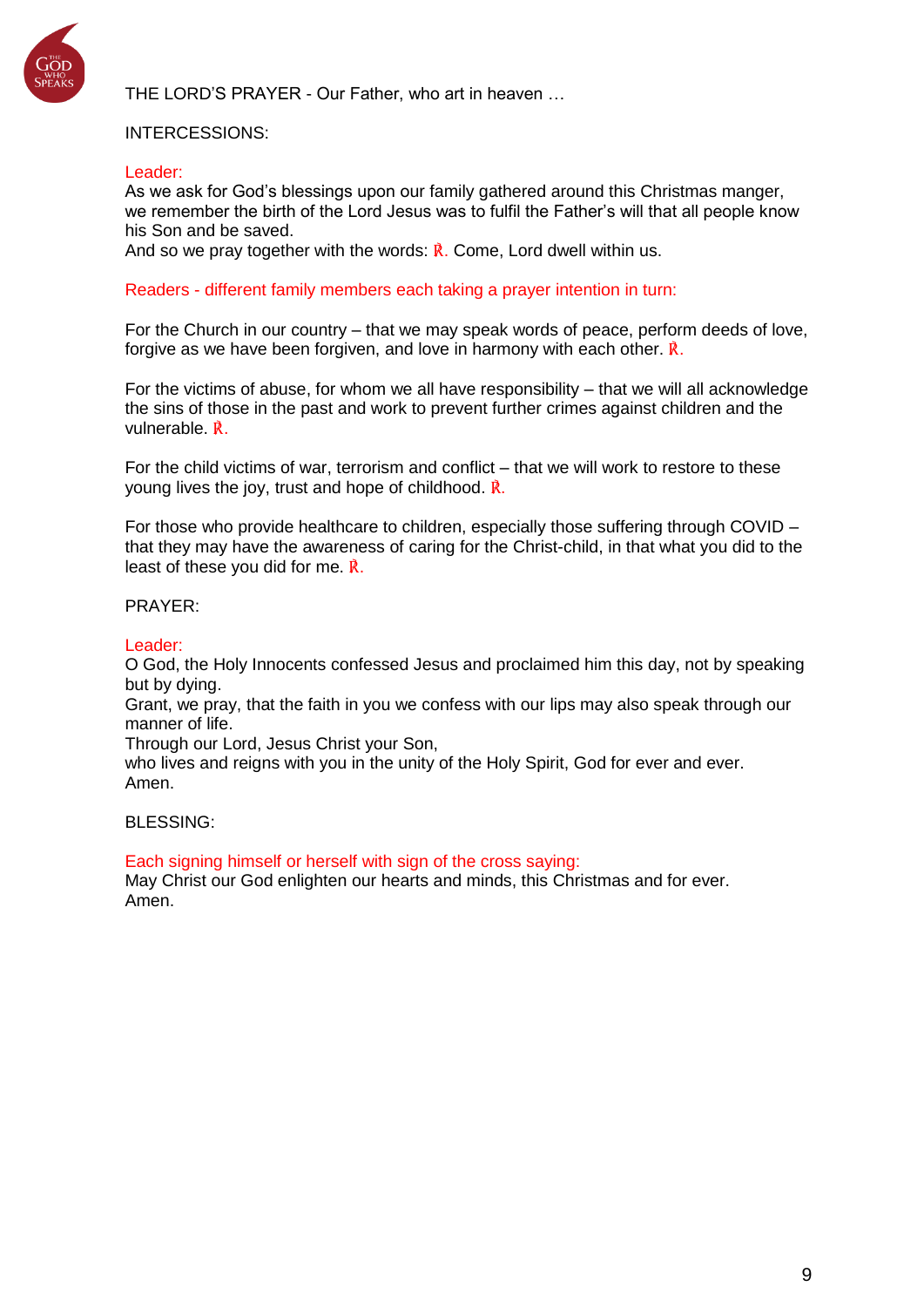

# **DAY FIVE in the Octave of Christmas (Tuesday 29th December).**

The Family gather at the Nativity scene and the candle is lit.

| Leader: | Glory to God in the highest.        |
|---------|-------------------------------------|
| All:    | And peace to God's people on earth. |

Leader: Let us listen to these words from the Gospel of St. Luke:

Reader: And when the time came [for the purification of Mary and Joseph] according to the Law of Moses, they brought him up to Jerusalem to present him to the Lord (as it is written in the Law of the Lord, "Every male child who first opens the womb shall be called holy to the Lord") and to offer in sacrifice according to what is said in the Law of the Lord, a pair of turtledoves, or two young pigeons." Now there was a man in Jerusalem, whose name was Simeon, and this man was righteous and devout, waiting for the consolation of Israel, and the Holy Spirit was upon him. And it had been revealed to him by the Holy Spirit that he would not see death before he had seen the Lord's Christ. And he came in the Spirit into the temple, and when the parents brought in the child Jesus to do for him according to the custom of the Law, he took him up in his arms and blessed God and said, "Lord, now you are letting your servant depart in peace, according to your word; for my eyes have seen your salvation that you have prepared in the presence of all people.

A light for the revelation to the Gentiles, and for the glory of your people Israel."

And his father and his mother marvelled at what was said about him.'

Luke 2:22-32 (ESV/CE)

All sing this verse or one from another carol that everybody knows.

Silent night, holy night. All is calm, all is bright, round yon virgin mother and child; holy infant so tender and mild, Sleep in heavenly peace, sleep in heavenly peace.

### LITANY OF PRAISE:

#### Leader:

Let us praise our Lord Jesus Christ, the Saviour of the world, who was born for our salvation. With the Angels every one proclaims:  $\mathbf{\vec{R}}$ . Glory to God in the highest.

Readers - different family members each taking an acclamation in turn:

Jesus, Light from eternal Light, you are revelation to the nations. ℟. Jesus, radiant Morning Star. you are glory of your people Israel. ℟. Jesus, uncreated beauty, you are giver of life and Divine Wisdom. ℟. Jesus, dawn of the new humanity, you are our brother and friend. ℟. Jesus, day without sunset, you are the spouse of the Church. ℟.

THE LORD'S PRAYER - Our Father, who art in heaven …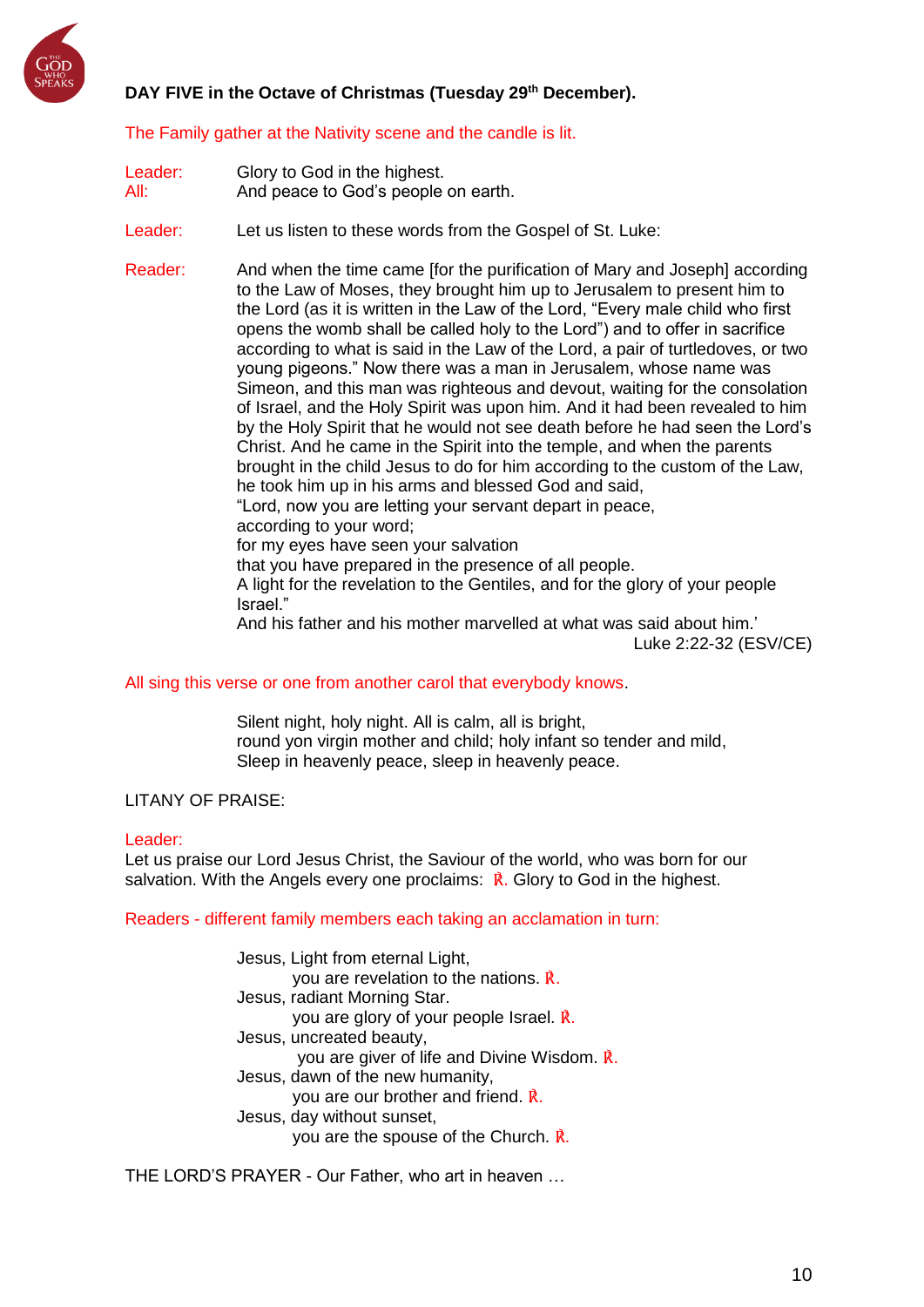

# INTERCESSIONS:

#### Leader:

As we ask for God's blessings upon our family gathered around this Christmas manger, we remember the birth of the Lord Jesus was to fulfil the Father's will that all people know his Son and be saved.

And so we pray together with the words:  $\vec{R}$ . Come, Lord dwell within us.

Readers - different family members each taking a prayer intention in turn:

For the Church – that she may always be open to the workings of the Spirit in our midst.  $\hat{\bf R}$ .

For the elderly, especially those of our families – that they may know the fulfilment of their hopes for this life and be serene in their preparations for the Lord's coming. ℟.

For those who are fearful because of COVID – that the faith of the community and our care may be their comfort and strength. ℟.

For the progress and peace of the whole world – that in the giving of gifts and sharing of an abundance of food, we may always remember those who lack even the necessities for life, and treat them with justice and generosity. ℟.

#### PRAYER:

#### Leader:

Almighty and unseen God, who dispersed the darkness of this world by the coming of your light, look we pray, with serene countenance upon us, that we may acclaim with fitting praise the greatness of the Nativity of your Only Begotten Son. Who lives and reigns with you in the unity of the Holy Spirit, God for ever and ever. Amen.

BLESSING:

Each signing himself or herself with sign of the cross saying: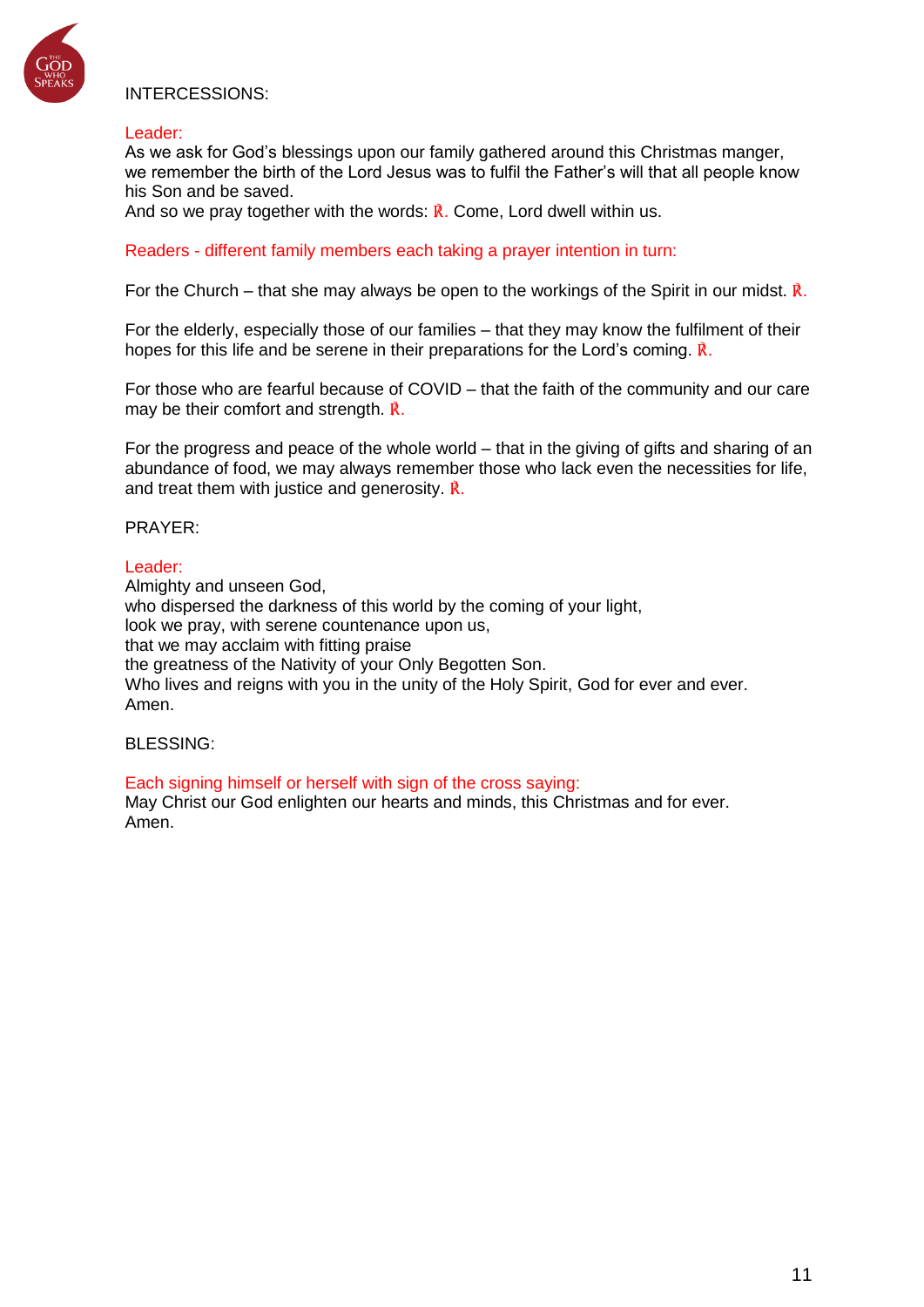

# **DAY SIX in the Octave of Christmas (Wednesday 30th December).**

### The Family gather at the Nativity scene and the candle is lit.

- Leader: All the end so the earth have seen. All: the saving power of God.
- Leader: Let us listen to these words from the Gospel of St. Luke.
- Reader: And there was a prophetess, Anna the daughter of Phanuel, of the tribe of Asher. She was advanced in years, having lived with her husband seven years from when she was a virgin and then as a widow until she was eightyfour. She did not depart from the temple, worshiping with fasting and prayer night and day. And coming up at that very hour she began to give thanks to God and to speak of him to all who were waiting for the redemption of Jerusalem.

Luke 2:36-38 (ESV/CE)

#### All sing this verse or one from another carol that everybody knows.

Once in royal David's city stood a lowly cattle shed, where a mother laid her baby in a manger for his bed; Mary was that mother mild, Jesus Christ her little child.

### LITANY OF PRAISE:

### Leader:

Let us praise our Lord Jesus Christ, the Saviour of the world, who was born for our salvation. With the Angels every one proclaims:  $\vec{R}$ . Glory to God in the highest.

#### Readers - different family members each taking an acclamation in turn:

Jesus, gift of the Father, you are son of Adam and descendent of Abraham. ℟. Jesus, revealed to shepherds, you are born for our salvation. ℟. Jesus, glory of Israel your people, you are fulfilment of all people's hope. ℟. Jesus, light of the Gentiles you are the destiny of all human beings. ℟. Jesus, fullness of the Law you are the teacher of truth. ℟.

THE LORD'S PRAYER - Our Father, who art in heaven …

### INTERCESSIONS:

#### Leader:

As we ask for God's blessings upon our family gathered around this Christmas manger, we remember the birth of the Lord Jesus was to fulfil the Father's will that all people know his Son and be saved.

And so we pray together with the words:  $\vec{R}$ , Come, Lord dwell within us.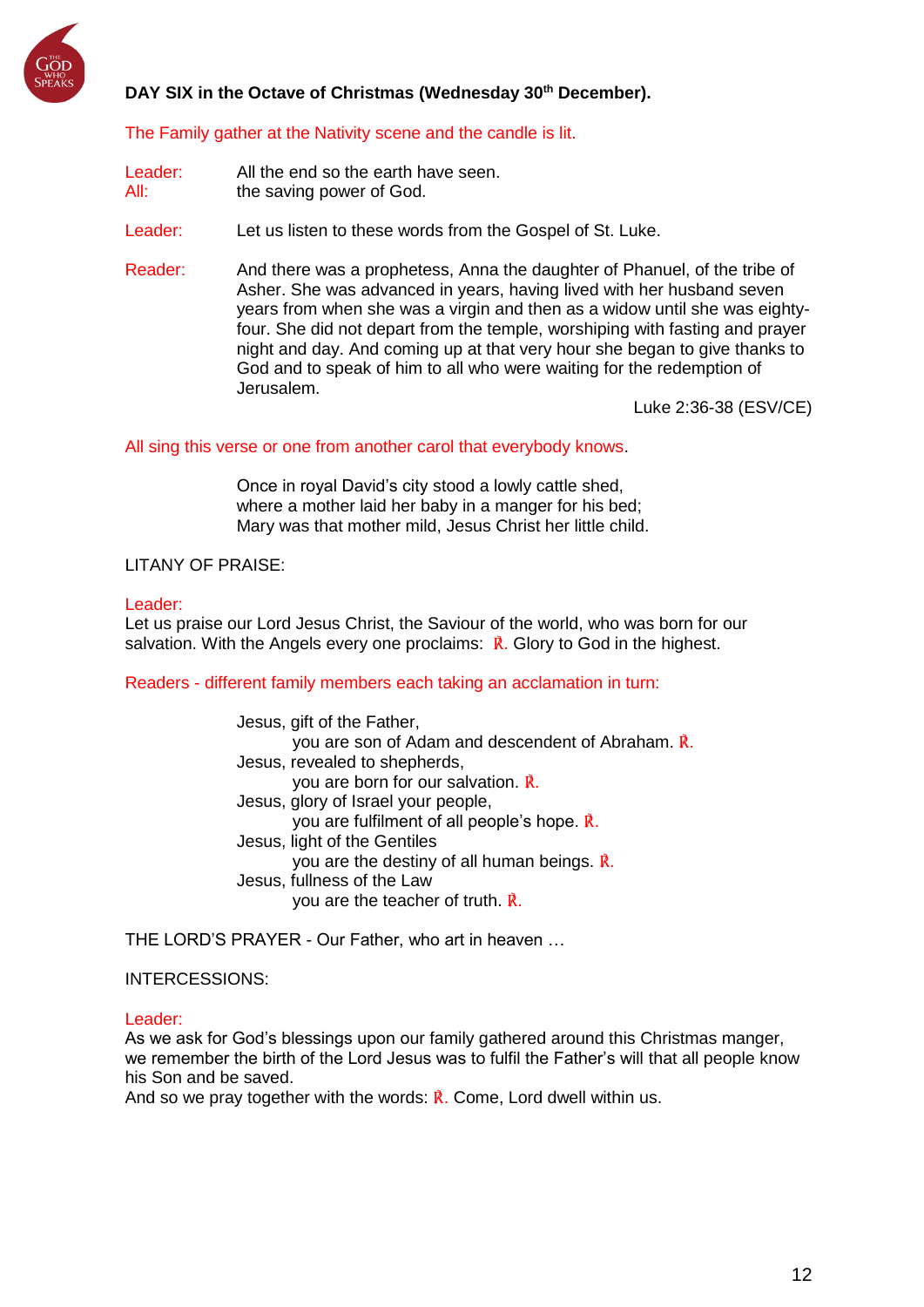

# Readers - different family members each taking a prayer intention in turn:

For the Church – that we may always be purified by fasting, prayer and almsgiving for the service of the Lord. ℟.

For grandparents, especially those with whom we have been unable to share Christmas this year – that they may know the presence of Jesus with them through the gift of their lives in humble service. ℟.

For all who are waiting for the gift of healing through Coronavirus – that the roll out of vaccines may strengthen their endurance and patience for a new beginning. ℟.

For all who are widowed and grieve the loss of their spouse – that they may be blessed and comforted by the presence of Jesus and the prayer of the Church.  $\mathbb{R}$ .

#### PRAYER:

#### Leader:

Grant, we pray, almighty God, that the freshness of the Birth in the flesh of your Only Begotten Son that we profess with devotion and faith, may set us free from the ancient enemy of sin and death, and make us free to receive the gift of Life himself. Who lives and reigns with you in the unity of the Holy Spirit, God for ever and ever. Amen.

### BLESSING:

Each signing himself or herself with sign of the cross saying: May Christ our God enlighten our hearts and minds, this Christmas and for ever. Amen.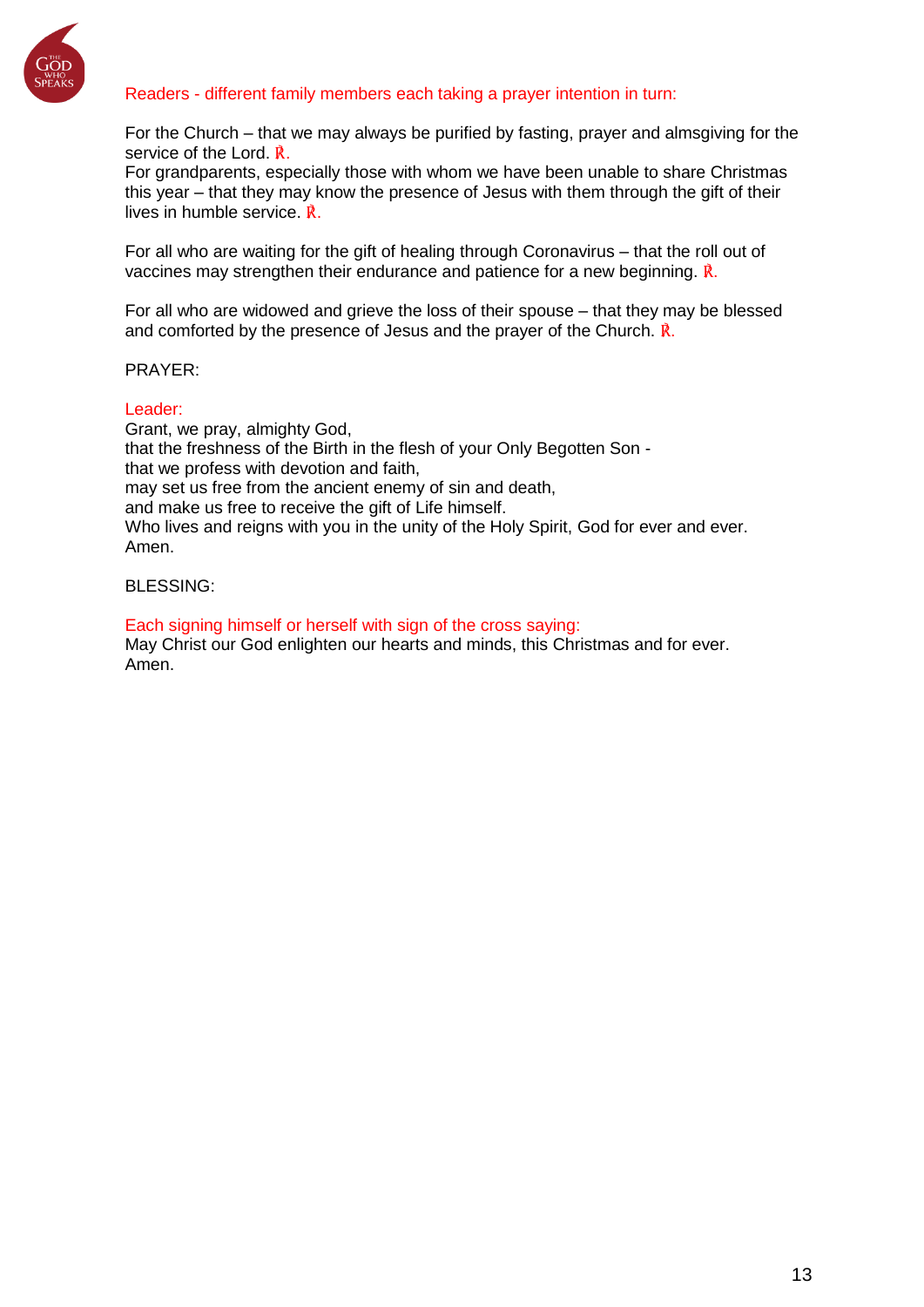

# **DAY SEVEN in the Octave of Christmas (Thursday 31st December).**

### The Family gather at the Nativity scene and the candle is lit.

| Leader:<br>All: | Glory to God in the highest.<br>And peace to God's people on earth.                                                                                                                                                                                                                                                                                                                                                                                                                                                                                                                                                                                                                                                                                                                                                                                                                                                                                                                                                                                                                                                                                                                                                                                                                                                                                                                                                                                                                          |
|-----------------|----------------------------------------------------------------------------------------------------------------------------------------------------------------------------------------------------------------------------------------------------------------------------------------------------------------------------------------------------------------------------------------------------------------------------------------------------------------------------------------------------------------------------------------------------------------------------------------------------------------------------------------------------------------------------------------------------------------------------------------------------------------------------------------------------------------------------------------------------------------------------------------------------------------------------------------------------------------------------------------------------------------------------------------------------------------------------------------------------------------------------------------------------------------------------------------------------------------------------------------------------------------------------------------------------------------------------------------------------------------------------------------------------------------------------------------------------------------------------------------------|
| Leader:         | Let us listen to these words from the Gospel of St. Matthew:                                                                                                                                                                                                                                                                                                                                                                                                                                                                                                                                                                                                                                                                                                                                                                                                                                                                                                                                                                                                                                                                                                                                                                                                                                                                                                                                                                                                                                 |
| Reader:         | Now after Jesus was born in Bethlehem of Judea in the days of Herod the<br>king, behold wise men from the east came to Jerusalem, saying "Where is<br>he who has been born king of the Jews? For we saw his star when it rose<br>and have come to worship him." When Herod the king heard this, he was<br>troubled, and all Jerusalem with him; and assembling all the chief priests<br>and scribes of the people he inquired of them where the Christ was to be<br>born. They told him, "In Bethlehem of Judea, for so it is written by the<br>prophet:<br>And you, O Bethlehem, in the land of Judah,<br>Are by no means least among the rulers of Judah;<br>For from you shall come a ruler<br>Who will shepherd my people Israel."<br>Then Herod summoned the wise men and secretly ascertained from them<br>what time the star had appeared. And he sent them to Bethlehem, saying,<br>"Go and search for the child, and when you have found him, bring me word,<br>that I too may come and worship him." After listening to the king, they went<br>on their way. And behold, the star that they had seen when it rose went<br>before them until it came to rest over the place where the child was. When<br>they saw the star, they rejoiced exceedingly with great joy. And going into<br>the house, they saw the child with Mary his mother, and they fell down and<br>worshipped him. Then they opened their treasures, they offered him gifts,<br>gold and frankincense and myrrh. |

Matthew 2:1-11 (ESV/CE)

All sing this verse or one from another carol that everybody knows.

And by the light of that same star, three wise men came from country far; to seek for a king was their intent, and to follow the star wherever it went. Nowell, Nowell, Nowell, Nowell, born is the King of Israel!

### LITANY OF PRAISE:

#### Leader:

Let us praise our Lord Jesus Christ, the Saviour of the world, who was born for our salvation. With the Angels every one proclaims:  $\mathbf{\vec{R}}$ . Glory to God in the highest.

Readers - different family members each taking an acclamation in turn:

Jesus, made manifest to the magi, you are priest and King and victim. ℟. Jesus, radiant Morning Star, you are gentle and humble. ℟. Jesus, Lord of history, you are our journey and goal. ℟. Jesus, true King of glory you are universal judge. ℟. Jesus, redeemer of humanity, you are our guide and advocate. ℟.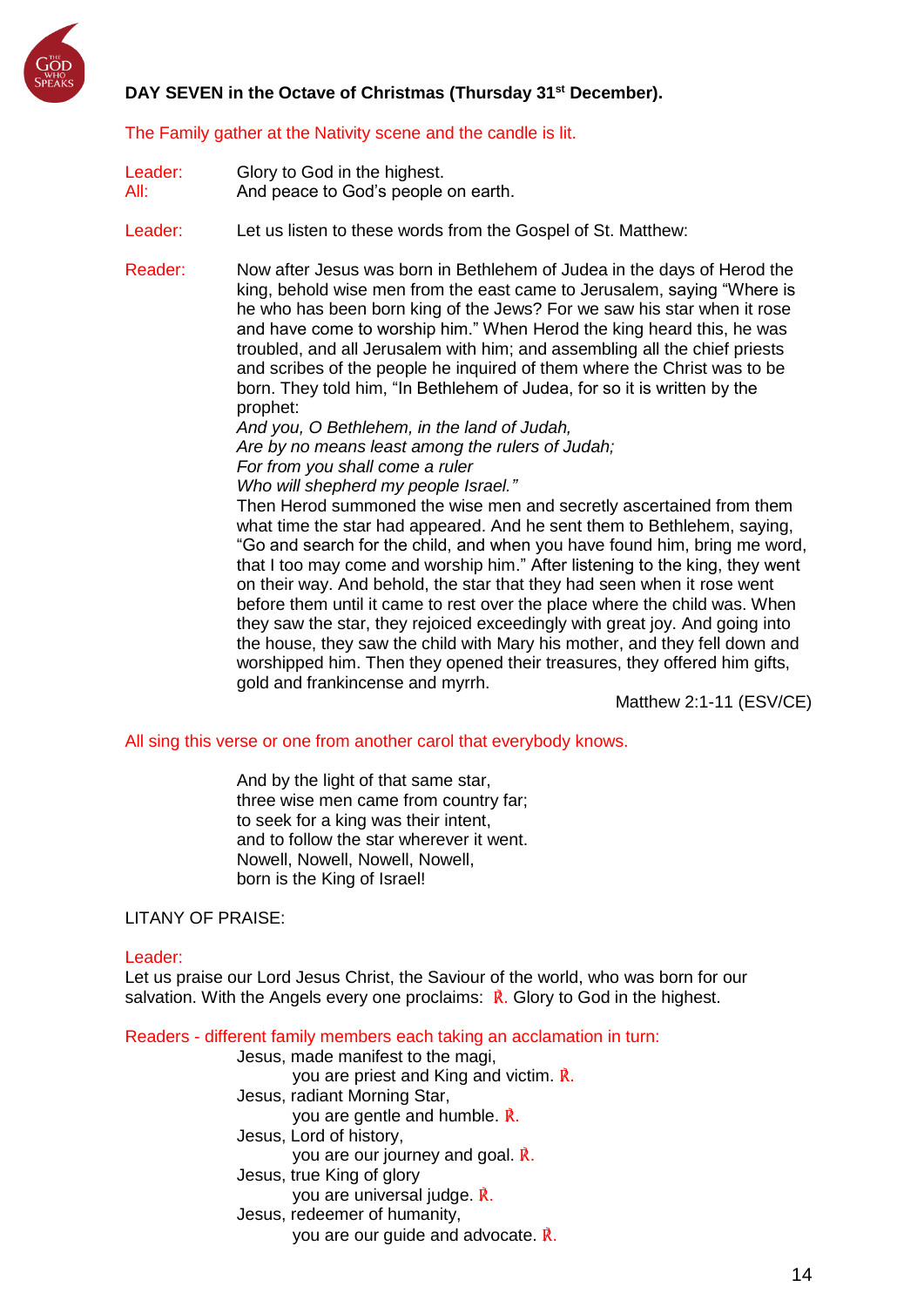

THE LORD'S PRAYER - Our Father, who art in heaven …

### INTERCESSIONS:

#### Leader:

As we ask for God's blessings upon our family gathered around this Christmas manger, we remember the birth of the Lord Jesus was to fulfil the Father's will that all people know his Son and be saved.

And so we pray together with the words:  $\vec{R}$ . Come, Lord dwell within us.

#### Readers - different family members each taking a prayer intention in turn:

For the Church – for Pope Francis and all the Bishops, priests and deacons, may they exercise authority in humble service of him who came not to be served, but to serve. ℟.

For kings and queens, rulers and governments – that they use their power for the good of their citizens with integrity, peace, liberty and respect for the dignity of all. **R**.

For those who care for the vulnerable, disabled and sick, especially those made so by COVID – that they may find new health, strength and compassion in their lives.  $\mathbb{R}$ .

For those who are oppressed, offended and weak - that as Jesus stood by those who suffered, and were rejected, that we may give them a voice and new hope. ℟.

#### PRAYER:

#### Leader:

May your people, O Lord, whom you quide and sustain in many ways. experience both now and in the future all of the caring love that you give, that, with the healing compassion that you give in things that pass away, they may strive with ever deeper trust for the things that are eternal. Through our Lord, Jesus Christ your Son, who lives and reigns with you in the unity of the Holy Spirit, God for ever and ever. Amen.

BLESSING:

Each signing himself or herself with sign of the cross saying: May Christ our God enlighten our hearts and minds, this Christmas and for ever. Amen.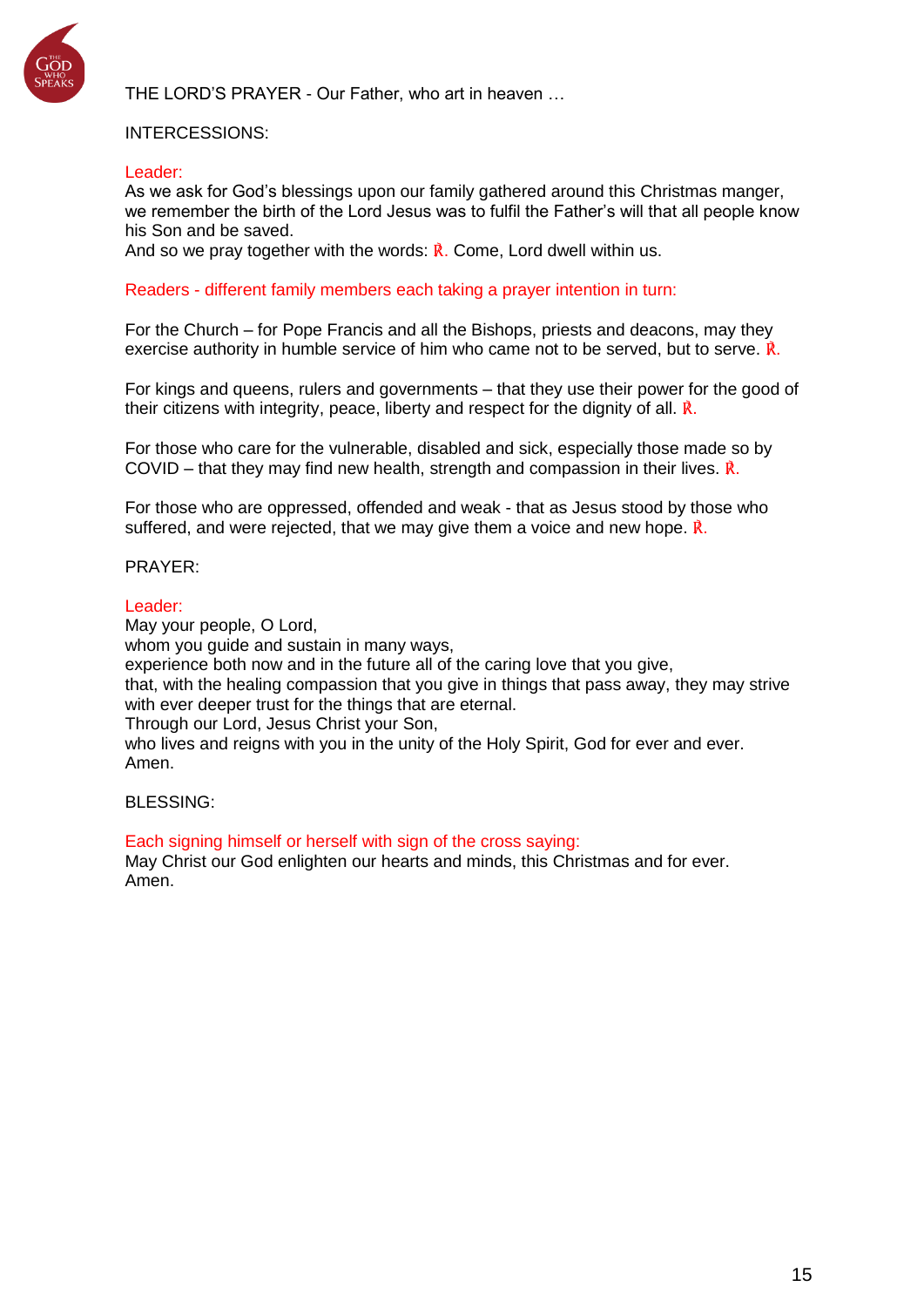

# **DAY EIGHT in the Octave of Christmas – Mary, the Mother of God.**

### The Family gather at the Nativity scene and the candle is lit.

- Leader: All the end so the earth have seen. All: the saving power of God.
- Leader: Let us listen to these words from the Gospel of St. Luke
- Reader: And at the end of eight days, when he was circumcised, he was called Jesus, the name given by the angel before he was conceived in the womb. And when the time came for their purification according to the Law of Moses, they brought him up to Jerusalem to present him to the Lord (as it is written in the Law of the Lord, "Every male who first opens the womb shall be called holy to the Lord") and to offer a sacrifice according to what is said in the Law of the Lord, "a pair of turtledoves, or two young pigeons." Luke 2:22-24 (ESV/CE)

All sing this verse or one from another carol that everybody knows.

God of God, Light of Light, lo he abhors not the Virgin's womb; very God, begotten not created: O Come, let us adore him, O Come, let us adore him, O Come, let us adore him, Christ the Lord.

LITANY OF PRAISE:

#### Leader:

Let us praise our Lord Jesus Christ, the Saviour of the world, who was born for our salvation. With the Angels every one proclaims:  $\mathbb{R}$ . Glory to God in the highest.

Readers - different family members each taking an acclamation in turn:

Jesus, Son of God and Mary, you teach us the meaning of obedience and humility. ℟. Jesus, servant of the Lord you show us the meaning of compassion. ℟. Jesus, Light of the world, yours is the light that conquers the darkness for ever. ℟. Jesus, true vine of the Father, in you we are the branches that bear the fruits of your love.  $\mathbb{R}$ . Jesus, man of sorrows, yours is the suffering that brings reconciliation. ℟.

THE LORD'S PRAYER - Our Father, who art in heaven …

# INTERCESSIONS:

#### Leader:

As we ask for God's blessings upon our family gathered around this Christmas manger, we remember the birth of the Lord Jesus was to fulfil the Father's will that all people know his Son and be saved.

And so we pray together with the words:  $\vec{R}$ . Come, Lord dwell within us.